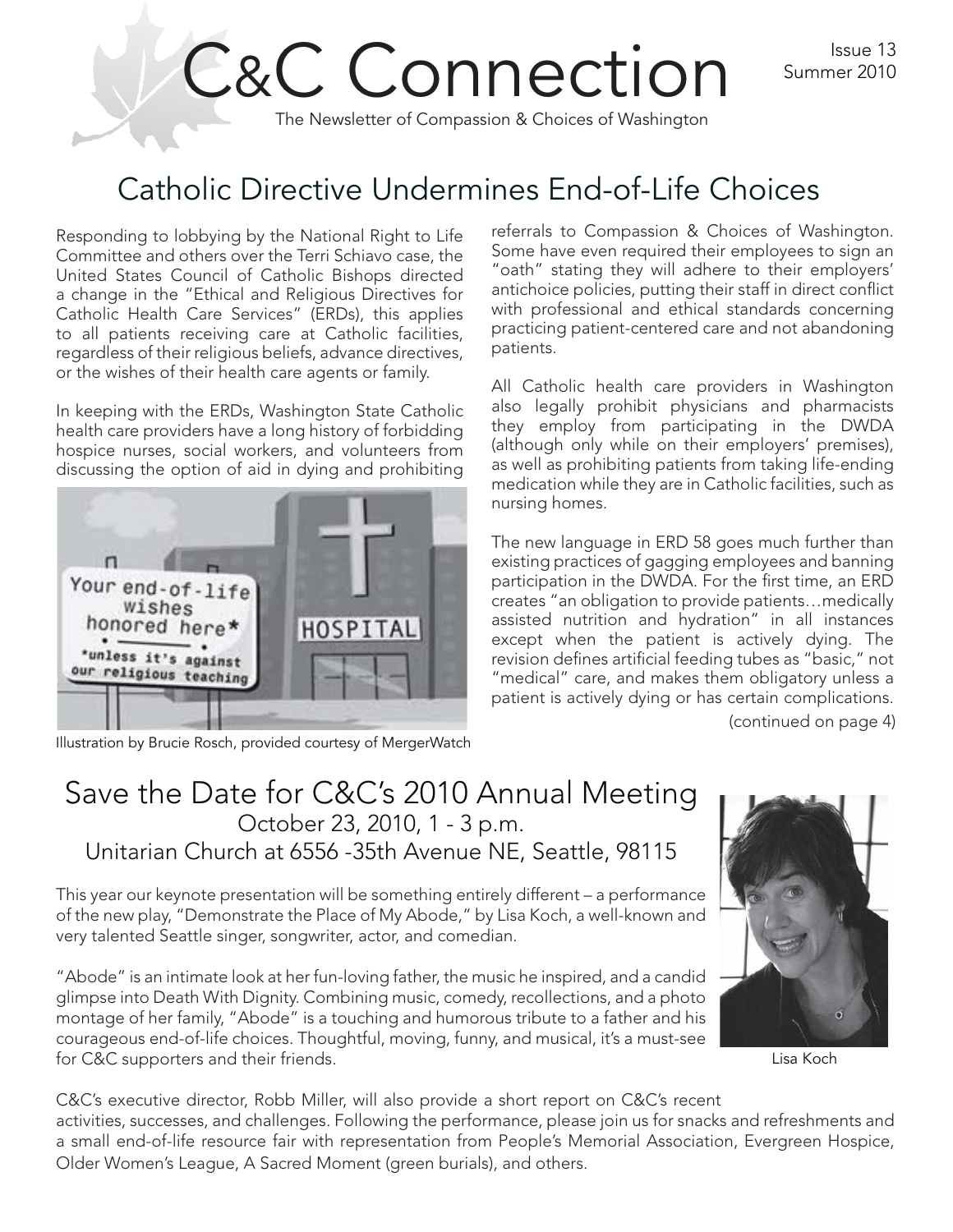#### **COMPASSION & CHOICES** W A S H I N G T O N

#### *BOARD OF DIRECTORS*

Terry Barnett, Esq., President Joanne Brekke-Selk Sheila B. Cook, Editor Robert A. Free, Esq. Alberta Golden, MLS Judith Gordon, PhD Pamela Hanlon, RN, Esq. Arline Hinckley, ACSW, Secretary Midge Levy, ACSW, Vice President Catherine L. Longhi Rusty Myers, LICSW Bruce Parker, DMin B. Kirk Robinson, Treasurer Thomas Smith, MD

#### *ADVISORY COMMITTEE*

Michael Bonacci, MFA Jonathan Gavrin, MD Steven Ginsberg, MD Molly Hoffman, MSW Trudy James, MRE Len Mandelbaum, Esq. Paul V. O'Donnell, MD, PhD William O. Robertson, MD Fred Simons, PharmD Patrice C. Smith, CPA Virginia Stout, MA, PhD Doreen Tarr, CA Jinny Tesik, MA Mary Watson, LPN Robert W. Wood, MD

#### *CLIENT SUPPORT LEADERSHIP*

Richard Baker, MD, Asst. Medical Director Gretchen Deroche, Volunteer Coordinator Tom Preston, MD, Medical Director

#### *STAFF*

Robb M. Miller, Executive Director Sean Stearns, Graphic Design/Web Amber Wade, Director of Client Support

#### *OFFICE VOLUNTEERS*

Ruth Askey Norma Beerweiler Wendy Clarke Joe Handelman Iona Stenhouse

COMPASSION & CHOICES OF WASHINGTON provides this newsletter to you as part of our educational outreach. If you would like to help defray publication costs, donations are gratefully accepted.

If your name is printed incorrectly, you wish to stop receiving the newsletter, or you are receiving duplicate copies, please let us know.

Printed on recycled paper.



## Hospice & Death With Dignity

During my ten years at Compassion & Choices of Washington (C&C), we have referred hundreds of patients to hospice, which we believe is an essential component of excellent end-of-life care. Because hospice enables the vast majority of its patients to die in their homes, it helps them maintain dignity and control at the end of life. If a qualified C&C client is not on hospice, that is usually our first recommendation.

The implementation of the Death With Dignity Act (DWDA) in Washington has been challenging for many hospice providers. While hospice has no legal role in the process, it is often the primary source of health care for dying patients seeking the option. Many hospices feel obligated to honor a patient's right to choose DWD.

Fortunately, many Washington hospice providers are continuing their commitment to patient autonomy regarding DWD. Some allow their medical directors to participate as the Consulting Physician, some allow their staff to be present when a patient takes life-ending medication, and most are referring clients to C&C. Because of the hospice philosophy to neither hasten nor hinder death, referring to C&C allows hospice to remain neutral on the issue while supporting the patient. In turn, C&C encourages patients to keep hospice in the loop about their DWD plans, because it plays an essential role in end-of-life preparations.

Unfortunately, there are a significant number of religiously affiliated and other hospices that are opposed to DWD and have adopted draconian policies around the issue. These hospice providers forbid their nurses and social workers to discuss the issue and often instruct them to refer the patient to his physician, who may or may not be willing to talk about it. Referrals to C&C are also strictly prohibited.

These kinds of restrictions are disrespectful to patients and are not authorized by the DWDA. They violate the principles governing professional social work practice and can lead to a patient feeling abandoned. The hospice/patient relationship is one that must be built on trust and honest communication.

Over time, anti-DWD hospices will come to terms with the issue and evolve, just as they did in Oregon, where even religiously affiliated hospices now provide Compassion & Choices of Oregon's brochures to patients who request information about DWD.

In the meantime, be assured that no hospice provider will ever deny services to a patient because he or she wants the option of DWD. Understand also that it is inappropriate and unprofessional for hospice staff or volunteers to judge, lecture, or undermine a patient who makes this legal end-of-life choice. You have the right to file a compliant, request a new hospice nurse, and even dismiss your hospice provider and transfer to another, assuming more than one is available.

For more information about hospice, a hospice referral, or advocacy regarding hospice and DWD, please contact our office.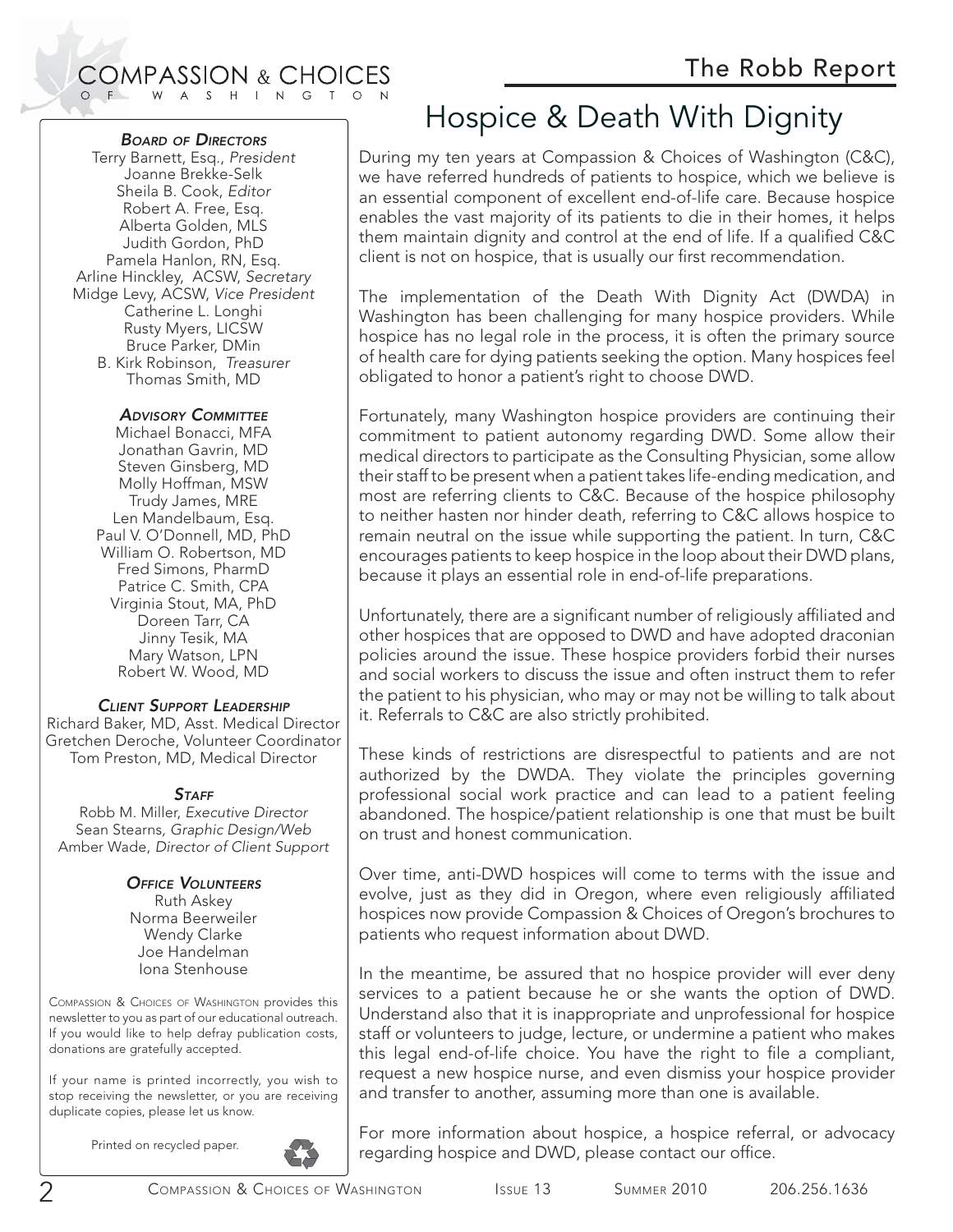## Introducing C&C's New Board Members



**Robert Free, Esq.**, served on C&C's Advisory Committee for many years before joining the Board of Directors this year. Bob and other lawyers from his firm, MacDonald, Hoague & Bayless, generously provided many pro bono hours authoring seven amicus briefs on behalf of survivors of C&C's former clients. These briefs described for the courts the differing realities of what happens to families when a competent, terminally ill person is granted, or forbidden, the choice of aid in dying. They were presented to the Washington and United States Supreme Courts as well as various lower federal courts. After 35 years practicing law, Bob is in the process of retiring and looks forward to teaching immigration law, his specialty, at the University of Washington next year.

**Pamela Hanlon, RN, Esq**., is a health care attorney and critical care nurse. She has seen firsthand how the lack of understanding and access to information about end-of-life choices affects terminally ill patients and their loved ones. Early in her nursing career, Pam published an article about her first experience advocating for a patient's right to a peaceful death. At the University of Washington School of Law, she studied under C&C's National Director of Legal Affairs, Kathryn Tucker, Esq. Pam now works with hospital and health care organizations implementing hospice and palliative care programs. More recently, she published an article in Bar News, the journal of the Washington State Bar Association, explaining how the Death With Dignity Act benefits the citizens of Washington. As a member of the Washington End-of-Life Consensus Coalition, she advocates for informed end-of-life choices through education and public outreach.





**Rusty Myers, LICSW,** recently rejoined C&C's board and has long been a member of C&C's "family." For twelve years, he was the part-time administrator for The Hemlock Society of Washington State (one of C&C's predecessor organizations) and was actively involved in the first attempt to pass an aid-in-dying initiative in Washington, the I-119 Campaign in 1991. In his full-time position at King County HIV/AIDS, Rusty facilitated support groups and conducted research interviews with HIV/AIDS patients. Currently, he co-teaches a course on end of life at the University of Washington and is working as a social worker for Providence Hospice of Seattle.

### **Website Maintenence Volunteer Needed!**

We need help keeping our website up to date. Basic code writing experience is required. This is a volunteer opportunity that could be done from a home computer or at our downtown Seattle office a few hours a week. Call or email C&C for more information.

#### New Death With Dignity Overviews for Health Professionals

After a year and a half of experience with the Death With Dignity Act, C&C has compiled these succinct guides for health care providers. Go to www.CompassionWA.org/ dwda.html, click on the Medical Provider's tab, and select the appropriate guide:

- Attending Physician •
- Consulting Physician •
- Nurse, Social Worker, or Other Health Professional •
- Pharmacist •
- Psychiatric Consultant (created by the Washington State Psychological Association) •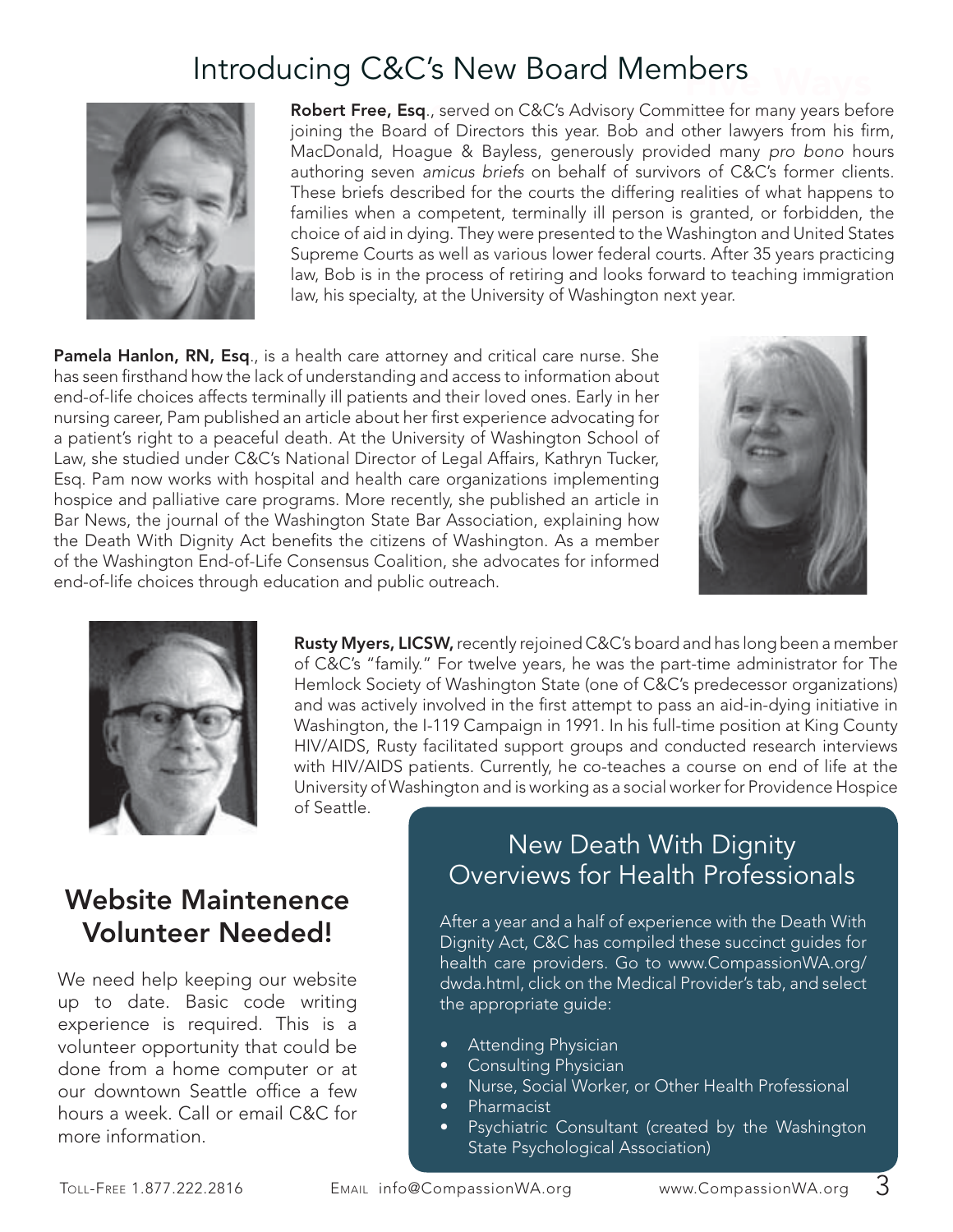#### Catholic Directive Undermines End-of-Life Choices (continued from page 1)

The directive conflicts with nearly all commonly used advance directives, such as C&C's and The Five Wishes, that provide an option to decline artificial nutrition and hydration in the setting of permanent unconsciousness or advanced dementia. It could also force patients to either accept feeding tubes or transfer to nonsectarian facilities. This extreme policy apparently applies to all patients, whether they are Catholic or not, who receive care in Catholic-run hospitals.

There are approximately 17 Catholic hospitals in Washington, and more than 30 percent of Washington patients are in Catholic facilities, which are required to comply with the new Directives. In some parts of Washington, such as Whatcom County, patients have few alternatives to a Catholic provider. And a patient

in a medical emergency is taken by ambulance to the nearest hospital, not the nearest hospital that shares his values.

Hospitals owned and operated by religious organizations have won special exemptions – appropriately called "refusal clauses" – permitting them to use religious doctrine to guide patient care, while remaining eligible to receive public funding. Refusal clauses have proliferated at the federal and state levels. Increasingly, the patient's moral and religious convictions are taking a backseat to the beliefs of people charged with caring for their health.

Since United States courts have consistently accepted that mentally competent patients have a right to refuse care if their wishes are clear and documented, ERD 58 may well be illegal.

Alan Meisel, founder of the University of Pittsburgh's Center for Bioethics and Health Law, wonders if Catholic hospitals could be compelled by law to respect patients advance directives, regardless of the Church's moral stance. He says it is not clear whether the legally binding power of an advance directive would outweigh the Church's right to administer medicine in accordance with its beliefs. "[If] the hospital seeks to impose a treatment on a patient which that person does not want, to impose that treatment is battery," he says, but adds a caveat: "One could say since you've admitted yourself to a Catholic hospital, that's a form of consent…If I were a patient with a directive," he continues, "I would probably add to it that I didn't want to be taken to a Catholic hospital."

Even if ERD 58 is not a violation of the law, it is a gross breach of accepted standards of medical ethics. No doctor or nurse in the United States may provide such unwanted nutrition and hydration without defying a well-established code of professional conduct, and it is likely that any provider who did so would lose his or her license. Physicians and nurses are bound by the same ethical obligations that govern all other members of their professions. They must obtain informed consent, honor patient autonomy, and offer medical care in line with clinical standards of their colleagues at secular institutions.

Some may argue that since Catholic hospitals are private institutions, the Vatican can impose any rules that it wants. The claim belies the inherently public

Until Catholic providers can answer the question, "Will you honor my choice to decline nutrition and hydration if I am in a persistent vegetative state?," with an unqualified "yes," C&C recommends that you take action to protect your end-of-life choices.

nature of the American hospital system. Catholic hospitals – like virtually all other hospitals in the United States – are only able to function as a result of a swath of government handouts and subsidies. Medicare and Medicaid pay the bills of approximately half their patients. Federal funding supports the salaries of their medical residents. In reality, Catholic hospitals function as public entities that serve diverse communities and people of all faiths and traditions.

The ERDs have been around

for a long time, and many Catholic hospitals and the physicians view them as a formality to be agreed to and then summarily ignored. Historically, the Church has looked the other way.

How all this is interpreted by Washington's Catholic health care providers and, more importantly, how it is accepted by consumers of Catholic health services, deserves to be carefully watched.

Catholic providers have attracted unwanted attention over this change in policy and have been trying to downplay the issue, claiming that situations when ERD 58 applies are exceedingly rare, which is true. But for those who believe their dignity requires health care providers to abide by their wishes to keep feeding tubes out of their bodies if they have no hope of regaining consciousness, "it's unlikely to happen to you" isn't good enough.

The Catholic Health Association of the United States, a voluntary membership organization representing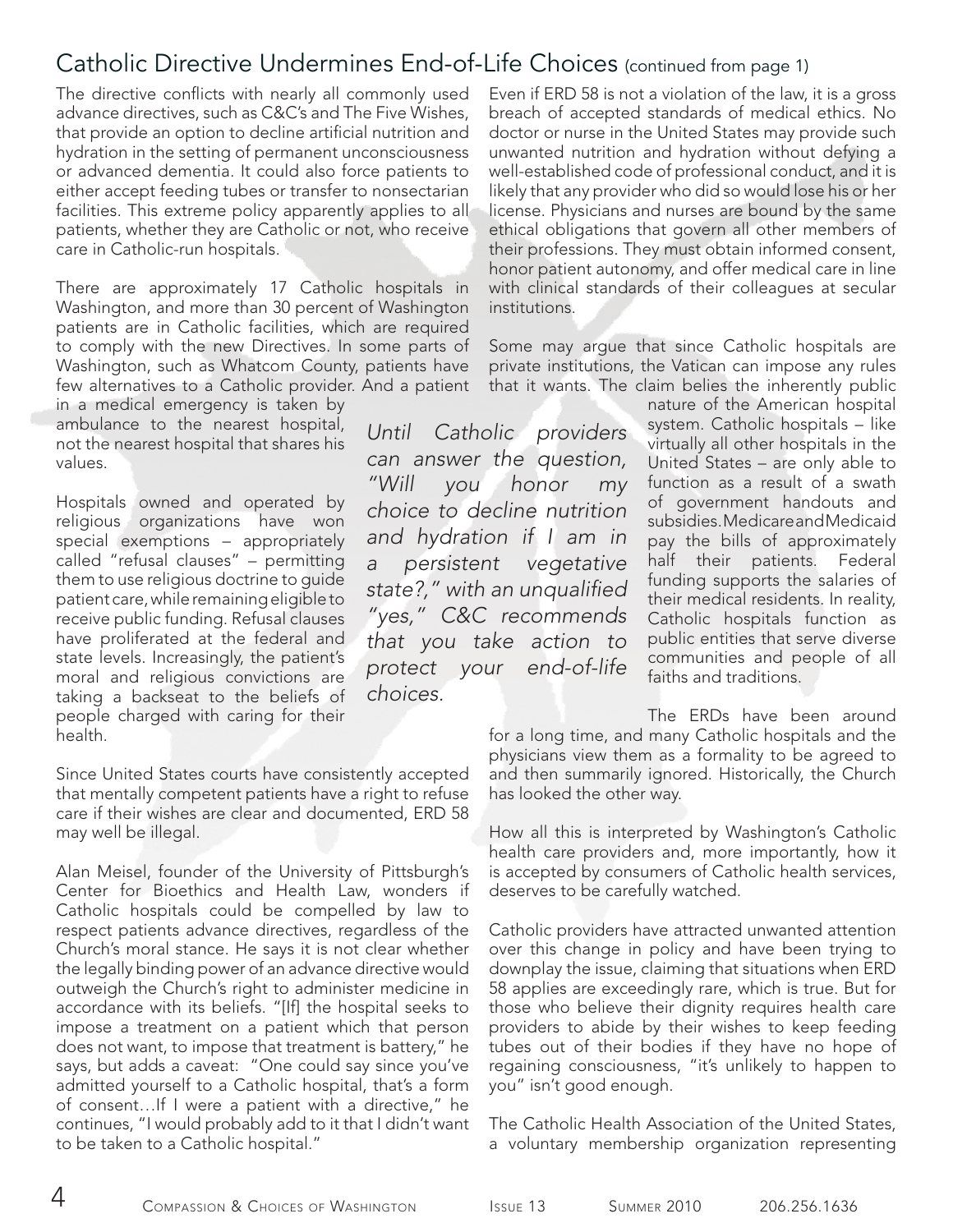Catholic hospitals, long-term care, and other health care providers, released a statement which reads: "In the vast majority of cases, patients' advance directives will be honored. …There may be the occasional situation, such as some patients in a persistent vegetative state, when what the patient is requesting through his or her advance directive is not consistent with the moral teaching of the Church. In these few cases, the Catholic health care facility would not be able to comply."

Until Catholic providers can answer the question, "Will you honor my choice to decline nutrition and hydration if I am in a persistent vegetative state?," with an unqualified "yes," C&C recommends that you take action to protect your end-of-life choices.

If you receive care at a Catholic hospital or facility, what should you do? Any patient currently receiving care in a Catholic hospital should immediately clarify with his or her doctor whether this physician will follow the patient's own end-of-life wishes regarding lifesustaining measures, if they come into conflict with ERD 58. Additionally, you should also complete our new **Directive Regarding Health Care Institutions Refusing to Honor my Health Care Choices** (see insert), make copies, and then give one to everyone who already has a copy of your documents – especially your physician, health care agent, and family – with instructions to attach it to your existing directives.

Ultimately the reliance on Medicaid and Medicare revenues may nullify ERDs that undermine patients' legal end-of-life choices. On April 15, President Obama issued a memorandum directing the Secretary of Human Services to ensure that all hospitals participating in Medicare or Medicaid are in compliance with regulations to guarantee that patients' advance directives are respected. Until regulatory action kicks in, a legal ruling occurs, or legislation is passed to ensure your end-of-life wishes will be honored, we highly recommend the use of our new directive.

### Arline Bovee (1920-2010): In Memoriam, With Appreciation

Arline Bovee was a longtime supporter of Compassion & Choices of Washington (C&C) beginning with her membership in the Hemlock Society of Washington.

She worked as physical therapist and was an active member of Shoreline Unitarian Church. Because she was familiar with our health care system and had only distant relatives, she was proactive about her decision to avoid aggressive and intrusive end-oflife care and counted on C&C to help uphold her wishes.

Following her move to the Seattle retirement facility, Exeter House, Arline effectively advocated for her own end-of-life wishes and encouraged other residents to learn about advance planning and C&C's services by arranging presentations for us.

In 2006 she developed major health problems and became a C&C client. She died peacefully in February, without undergoing prolonged treatment.

Arline's final act of generosity was to bequeath oneseventh of her estate to C&C and six other nonprofit organizations. We are very grateful for her support during her lifetime and for remembering us in her will.

## Consider a Planned Gift to C&C!



When you make a planned gift to C&C, it enables your values and commitments to carry on in the service of others. You can make their journey easier and enjoy the

satisfaction of knowing your money or the money of those who wish to honor you will be used to uphold choice at the end of life. Here are two easy ways you can help:

• Arrange for a memorial request. Consider placing a statement in your obituary suggesting that memorial donations or remembrances be sent to Compassion & Choices of Washington, PO Box 61369, Seattle, WA 98141.

• Remember C&C in your will. Consider leaving a percentage of your estate or a contribution for a specific amount to Compassion & Choices of Washington.

For more information about these and other ways you can create a lasting legacy through planned giving to C&C, please call our office.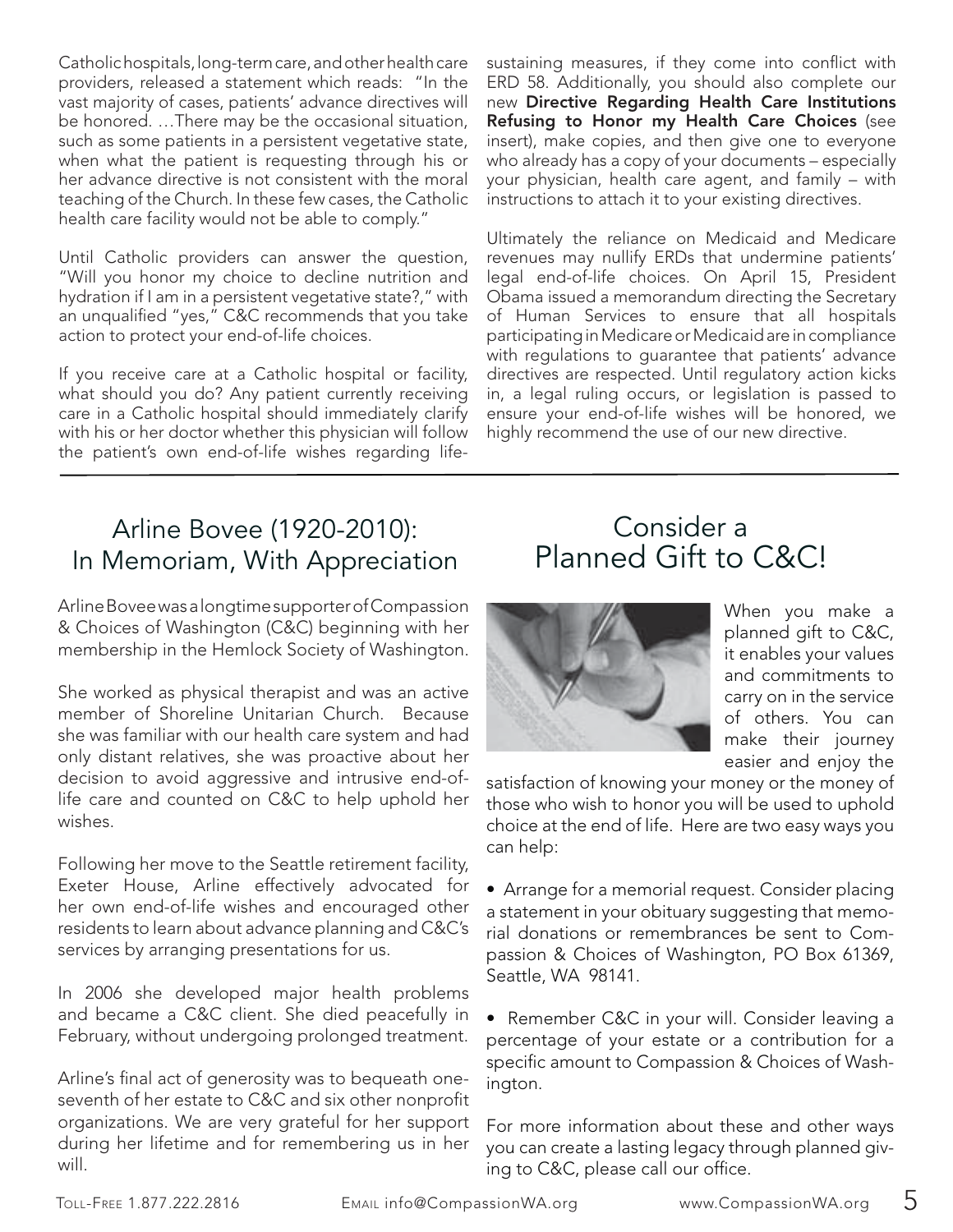## Client Support Volunteer Spotlight

**Risa Denenberg, ARNP,**  joined our client support team a year ago and brought a great deal of experience with death and dying. She worked with AIDS patients, as a hospice nurse, and then

as a palliative care nurse practitioner. While working at Harborview Medical Center, Risa's patient was the first one at Harborview to request



Death With Dignity (DWD), and she was present when C&C volunteers arrived to provide her patient with advice and support. Risa noticed that even though her patient declined too quickly to complete the DWD process, having the option provided great comfort. The experience really affected Risa and made her realize that volunteering with C&C could have a real impact. "In my role as a client support volunteer (CSV), I have a higher level of intimacy with people at the end of life than I had as a nurse practitioner," says Risa. "Being present for a death is an honor, and a DWD death is as sacred to me as any death I have witnessed." Risa is now working in women's health and feels that volunteering with C&C helps her stay tied to the field she loves. She also assists with the training of new CSVs and is an **Example 19. ARNP,**<br>
ignined our client support<br>
team a year ago and<br>
brought a great deal of<br>
experience with death<br>
and dying. She worked<br>
with AIDS patients, as<br>
a hospice nurse, and then<br>
paractitioner. While working a



**Jackie Klakken** is a medical assistant in a pulmonary clinic. She became aware of C&C when one of her patients was working with C&C to pursue DWD, but was unable to complete the process before dying. The patient told his family help other people, and

this moved her to volunteer for C&C. Jackie says that "volunteering has helped me gain information and experience about the end of life that has enriched my career. It has also given me the tools to help patients and C&C clients with some of the most important decisions of their life. They have shown me how unique each individual's experience with death is, based on The Makkel medical assista<br>
medical assista<br>
pulmonary clin<br>
became aware<br>
when one of her<br>
was working w<br>
to pursue DWD,<br>
unable to comp<br>
process before<br>
The patient told<br>
ask Jackie to<br>
"volunteering has helped me gain i

**Cynthia Heft** lives and works in Bellingham with her husband at their design and build company. She loves the natural beauty of the Northwest corner of Washington. After reading an article in the Seattle Times about patients having difficulty



accessing to the Death With Dignity Act, Cynthia felt compelled to help, and that led her to volunteer for C&C. She trained with Arline Hinckley, an experienced CSV and C&C Board Member, and felt that her introduction to client support could not have been better. Cynthia feels privileged to help and says that "when are you are invited into the dying process with a family, the reward of volunteering is immediate and intimate. Offering support and answers to families struggling with end-of-life issues is a tremendous relief to the family."

**Rosemary Harer, MA**  is a psychotherapist in private practice for the last 31 years with a focus on complex Post Traumatic Stress Disorder (PTSD) issues, crisis intervention, and grief and loss issues. She has a long history of volunteering, and



 SeattleSeattle

Bellingham

much of her past volunteer work was with terminally ill people. "I was especially drawn to C&C, first through working on the I-1000 Campaign, and after that passed, chose to be a client support volunteer. I have always been a strong advocate of the freedom of choice, and specifically for this choice. Being able to be part of an organization that helps people feel safe, informed, and in control of their end-of-life choices is something I am deeply committed to and believe in."

#### **Client Support Volunteers Needed**

in Olympia, Centralia, Port Angeles, Sequim, and Eastern Washington. For information about volunteering, go to our website and click on "Get Involved."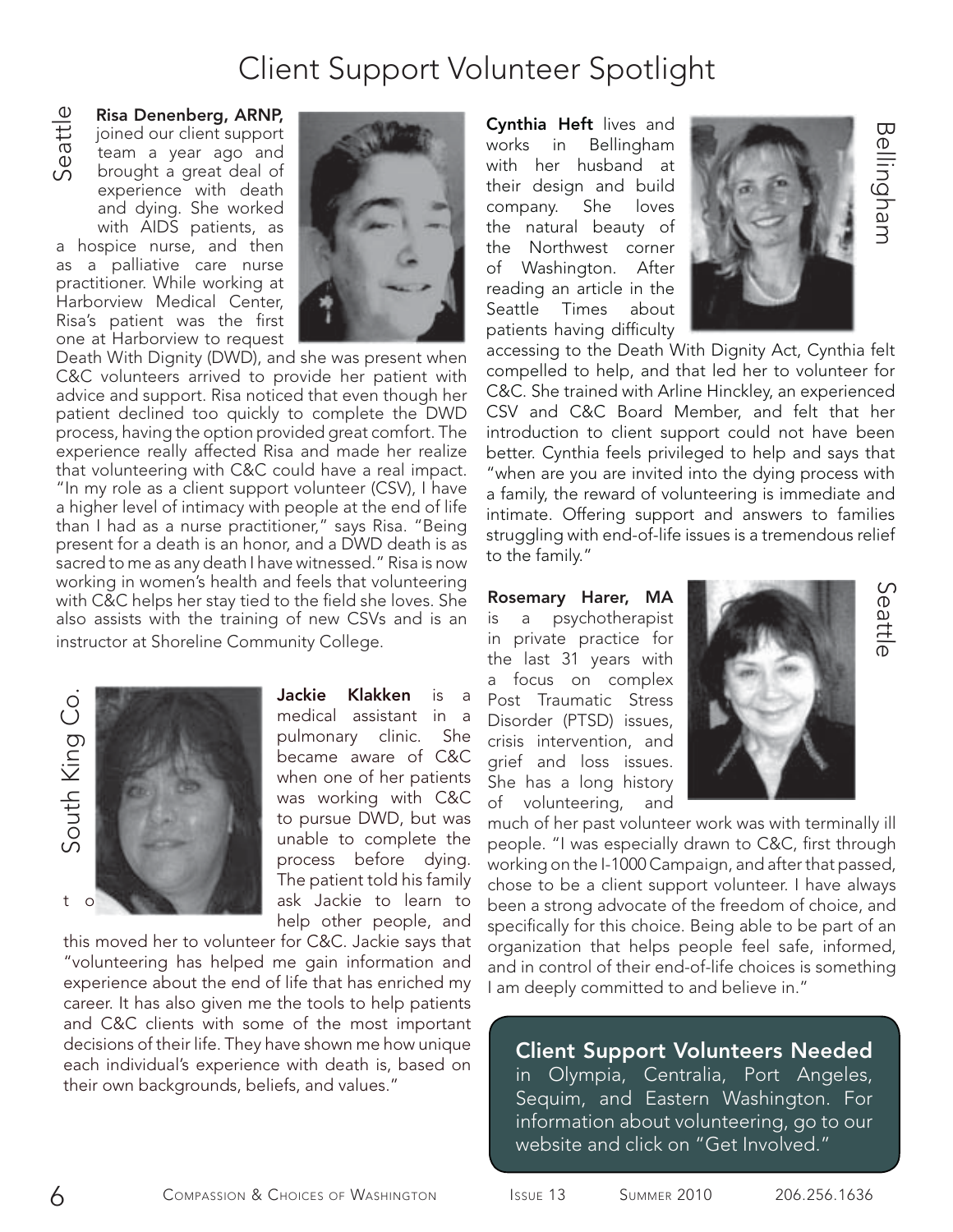#### Congratulations, Amber Wade, MSW



C&C's Director of Client Support graduated with her Masters of Social Work degree at the University of Washington. Amber began working at C&C in 2007 as our Administrative Assistant and attended classes during the evenings and weekends. She had the opportunity to do her Advanced Practicum

at C&C under Midge Levy, ACSW, C&C's Vice President. Amber is currently pursuing licensure.

## On The Lighter Side

"A recent survey stated that the average person's. greatest fear is having to give a speech in public. Somehow this ranked even higher than death, which was third on the list. So, you're telling me that at a funeral, most people would rather be the guy in the coffin than have to stand up and give a eulogy."



~ Jerry Seinfeld

A man rushed into a busy doctor's office and shouted, "Doctor, I think I'm shrinking!" The doctor calmly responded, "Now settle down. You'll just have to be a little patient."

A married couple was sitting in their living room, and he said to her, "Just so you know, I never want to live in a vegetative state dependent on some machine and fluids from a bottle. If that ever happens, just pull the plug." His wife got up, unplugged the TV, and threw out all his beer.

## Special Thanks To:

Our dedicated client support volunteers; client support team coordinator, Gretchen DeRoche; medical directors, Tom Preston, MD, and Dick Baker, MD; outreach coordinator, Midge Levy; and fundraising committee members, Deborah Cohen, Rosemary Harer, and Ruth Marten Scott for the many hours they volunteer every month.

Zeeks Pizza for more than ten years of generous inkind support, including providing pizza and salads at our monthly client support team meetings. Zeeks now has six Seattle locations (206.285.TOGO) and three on the Eastside in Bellevue, Kirkland, and Issaquah (425.893.TOGO). Or order online at www. zeekspizza.com.

Our progressive foundation donors: The Dudley Foundation, Riverstyx Foundation, Older Women's League, Transformation Fund, and Chester Woodruff Foundation.

Steven J. Schindler and Perkins Coie for invaluable, pro-bono legal assistance handling a recent bequest.

Our reliable, efficient office volunteers: Ruth Askey, Norma Beerwiler, Wendy Clarke, Joe Handelman, and Iona Stenhouse.

Mike Summy, CPA, for ongoing technical support for the custom-made, donation-tracking/mailing list software program he created and donated to C&C, valued at approximately \$20,000 (mfsummy@ seanet.com, 206.523.1840).

Our client support volunteer and public speaker, Dawna Zullo, for numerous outreach activities and presentations to retired veterans' groups and other organizations in Clallam County.

Sheila Cook, Board Member and editor, and one of the founders of C&C, for excellent proofreading and editing of all our documents.

Minuteman Press for providing a 15 percent discount and much more (206.448.8919, www. belltown.minutemanpress.com, located in downtown Seattle).